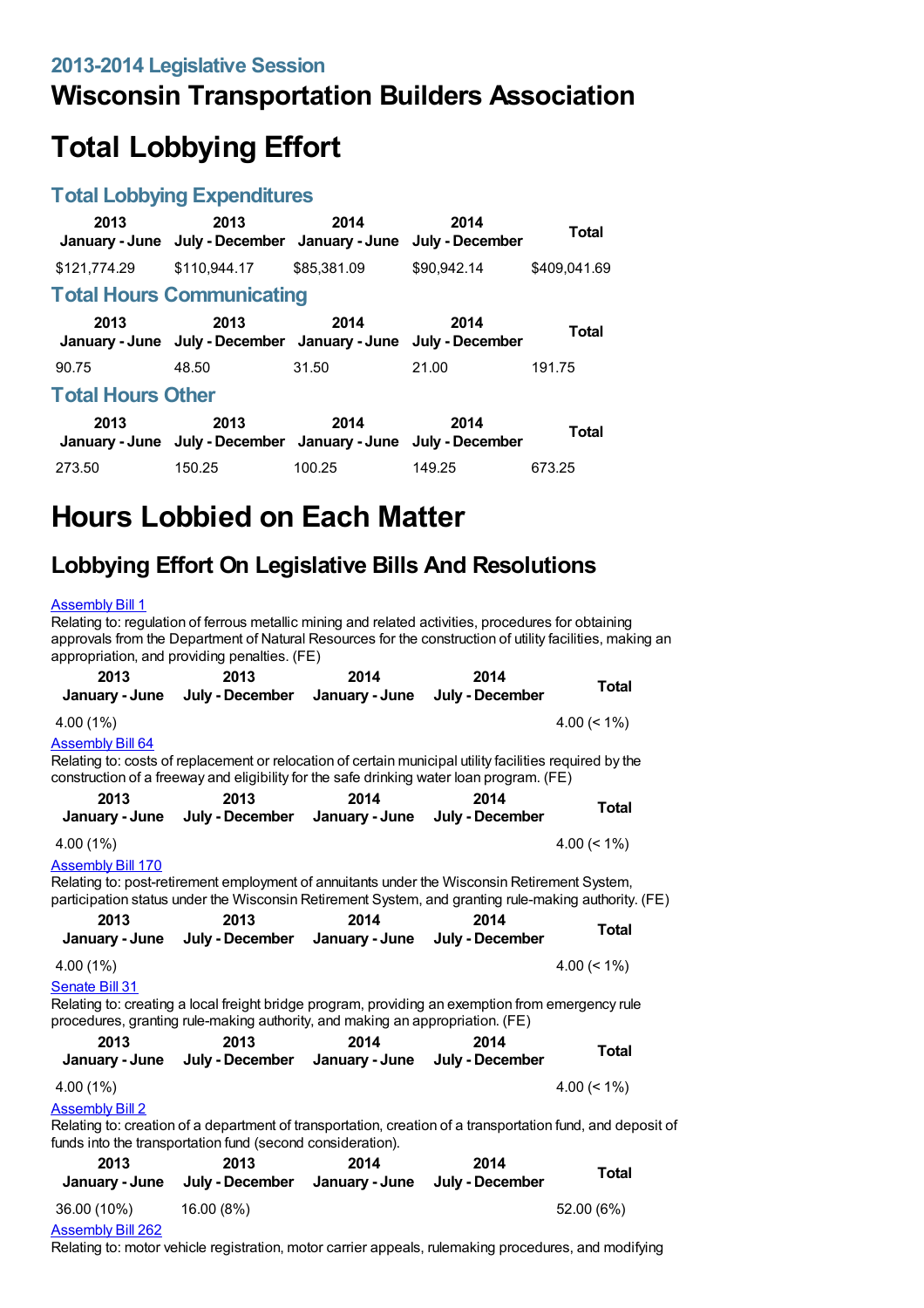| January - June                                                | July - December                                                                                                                                                                                                                                                                                                                                                                                                      | January - June         | July - December         | <b>Total</b>      |
|---------------------------------------------------------------|----------------------------------------------------------------------------------------------------------------------------------------------------------------------------------------------------------------------------------------------------------------------------------------------------------------------------------------------------------------------------------------------------------------------|------------------------|-------------------------|-------------------|
|                                                               | $2.00(1\%)$                                                                                                                                                                                                                                                                                                                                                                                                          |                        |                         | $2.00 \le 1\%$    |
| <b>Assembly Bill 302</b>                                      |                                                                                                                                                                                                                                                                                                                                                                                                                      |                        |                         |                   |
| (FE)                                                          | Relating to: the engagement of engineering and similar services by the Department of Transportation.                                                                                                                                                                                                                                                                                                                 |                        |                         |                   |
| 2013<br>January - June                                        | 2013<br>July - December                                                                                                                                                                                                                                                                                                                                                                                              | 2014<br>January - June | 2014<br>July - December | <b>Total</b>      |
|                                                               | 2.00(1%)                                                                                                                                                                                                                                                                                                                                                                                                             |                        |                         | $2.00 \le 1\%$    |
| <b>Assembly Bill 356</b><br>and making an appropriation. (FE) | Relating to: a grant for the relocation of a county trunk highway in Manitowoc and Sheboygan counties                                                                                                                                                                                                                                                                                                                |                        |                         |                   |
| 2013                                                          | 2013                                                                                                                                                                                                                                                                                                                                                                                                                 | 2014                   | 2014                    | <b>Total</b>      |
| January - June                                                | July - December                                                                                                                                                                                                                                                                                                                                                                                                      | January - June         | July - December         |                   |
|                                                               | $2.00(1\%)$                                                                                                                                                                                                                                                                                                                                                                                                          |                        |                         | $2.00 (< 1\%)$    |
| <b>Assembly Bill 389</b><br>2013                              | Relating to: the maximum speed limit on freeways and expressways. (FE)<br>2013                                                                                                                                                                                                                                                                                                                                       | 2014                   | 2014                    | <b>Total</b>      |
| January - June                                                | July - December                                                                                                                                                                                                                                                                                                                                                                                                      | January - June         | July - December         |                   |
|                                                               | 2.00(1%)                                                                                                                                                                                                                                                                                                                                                                                                             |                        |                         | $2.00 \le 1\%$    |
| Senate Bill 302<br>2013                                       | Relating to: high capacity well approvals. (FE)<br>2013                                                                                                                                                                                                                                                                                                                                                              | 2014                   | 2014                    | <b>Total</b>      |
| January - June                                                | July - December                                                                                                                                                                                                                                                                                                                                                                                                      | January - June         | July - December         |                   |
|                                                               | 2.00(1%)                                                                                                                                                                                                                                                                                                                                                                                                             |                        |                         | $2.00 \le 1\%$    |
| 2013                                                          | persons who apply for the permits or authorizations.<br>2013                                                                                                                                                                                                                                                                                                                                                         | 2014                   | 2014                    | <b>Total</b>      |
| January - June                                                | July - December                                                                                                                                                                                                                                                                                                                                                                                                      | January - June         | July - December         |                   |
|                                                               | 2.00(1%)                                                                                                                                                                                                                                                                                                                                                                                                             |                        |                         | $2.00 \le 1\%$    |
| <b>Assembly Bill 266</b><br>Davis-Bacon Act. (FE)             | Relating to: exempting from the prevailing wage law a public works project that is subject to the federal                                                                                                                                                                                                                                                                                                            |                        |                         |                   |
| 2013<br>January - June                                        | 2013<br>July - December                                                                                                                                                                                                                                                                                                                                                                                              | 2014<br>January - June | 2014<br>July - December | <b>Total</b>      |
|                                                               | $2.00(1\%)$                                                                                                                                                                                                                                                                                                                                                                                                          |                        |                         | $2.00 \le 1\%$    |
| <b>Assembly Bill 476</b><br>2013                              | Relating to: local regulation of nonmetallic mining; local regulation of air quality; local regulation of<br>water quality; local regulation of the use of explosives in mining, quarrying, and related activities;<br>highway use contracts by local governments; and local regulation of borrow sites and material<br>disposal sites for transportation projects of the Department of Transportation. (FE)<br>2013 | 2014                   | 2014                    | <b>Total</b>      |
| January - June                                                | July - December                                                                                                                                                                                                                                                                                                                                                                                                      | January - June         | July - December         |                   |
|                                                               | 4.00(2%)                                                                                                                                                                                                                                                                                                                                                                                                             |                        |                         | $4.00 \le 1\%$    |
| Senate Bill 298<br>and making an appropriation. (FE)          | Relating to: a grant for the relocation of a county trunk highway in Manitowoc and Sheboygan counties                                                                                                                                                                                                                                                                                                                |                        |                         |                   |
| 2013                                                          | 2013                                                                                                                                                                                                                                                                                                                                                                                                                 | 2014                   | 2014                    | <b>Total</b>      |
| January - June                                                | July - December                                                                                                                                                                                                                                                                                                                                                                                                      | January - June         | July - December         |                   |
| <b>Assembly Bill 506</b>                                      | 4.00 (2%)<br>Relating to: professional land surveyors; the practice of professional land surveying; surveying land<br>abutting navigable waters; various changes regarding platting, surveying, and certified survey maps;<br>and granting rule-making authority. (FE)                                                                                                                                               |                        |                         | 4.00 $($ < 1% $)$ |
| 2013<br>January - June                                        | 2013<br>July - December                                                                                                                                                                                                                                                                                                                                                                                              | 2014<br>January - June | 2014<br>July - December | Total             |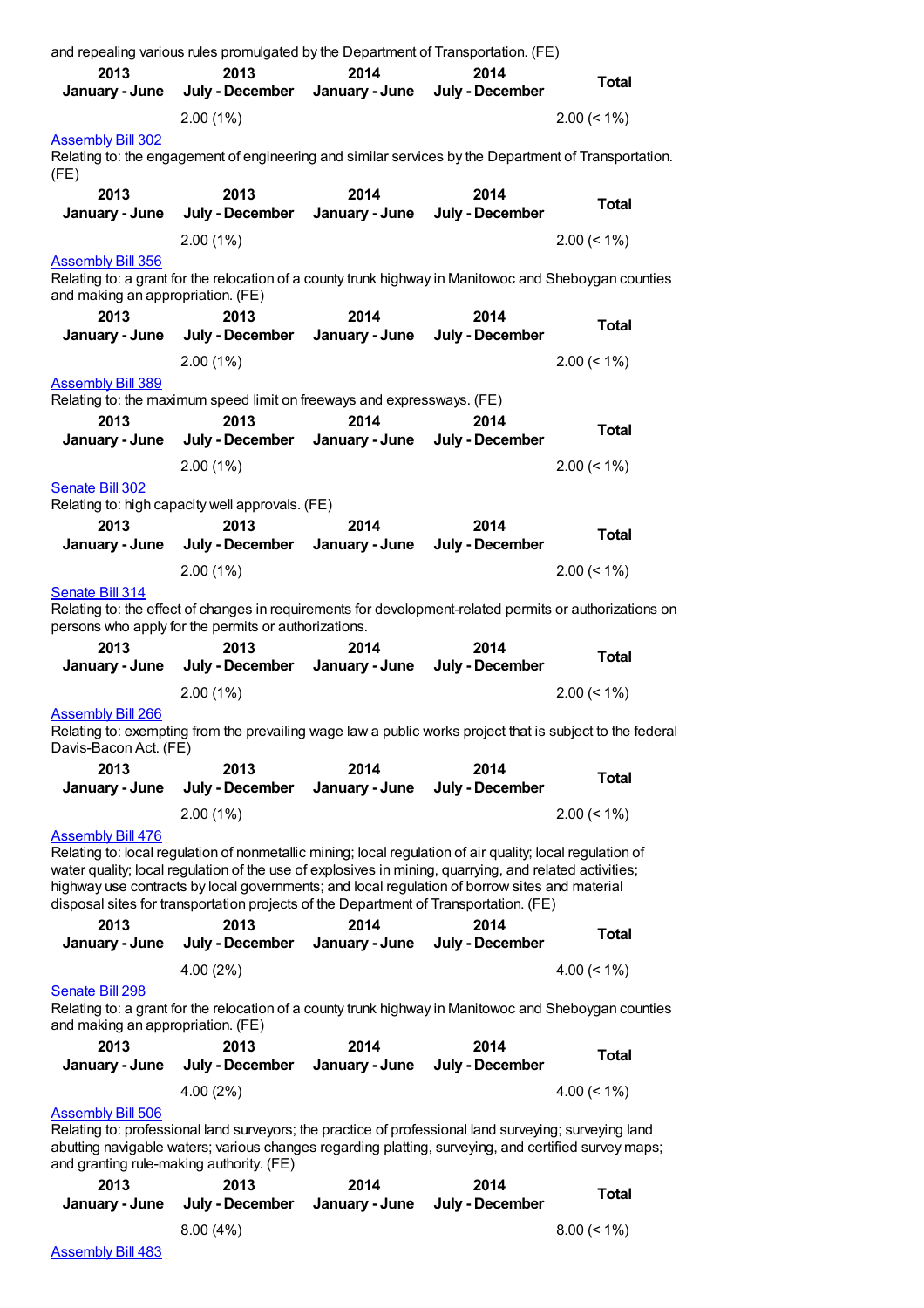| Relating to: local ordinances regulating borrow sites and material disposal sites for certain<br>transportation projects. (FE) |  |                         |                                                                      |                                                                                                                                                                                                                                                                                                                                                                                                              |                                                                                                                            |
|--------------------------------------------------------------------------------------------------------------------------------|--|-------------------------|----------------------------------------------------------------------|--------------------------------------------------------------------------------------------------------------------------------------------------------------------------------------------------------------------------------------------------------------------------------------------------------------------------------------------------------------------------------------------------------------|----------------------------------------------------------------------------------------------------------------------------|
| 2013<br>January - June                                                                                                         |  | 2013<br>July - December | 2014<br>January - June                                               | 2014<br>July - December                                                                                                                                                                                                                                                                                                                                                                                      | <b>Total</b>                                                                                                               |
|                                                                                                                                |  | 26.00 (13%)             | 1.00(1%)                                                             |                                                                                                                                                                                                                                                                                                                                                                                                              | 27.00 (3%)                                                                                                                 |
| Senate Bill 349                                                                                                                |  |                         |                                                                      | Relating to: local regulation of nonmetallic mining; local regulation of air quality; local regulation of<br>water quality; local regulation of the use of explosives in mining, quarrying, and related activities;<br>highway use contracts by local governments; and local regulation of borrow sites and material<br>disposal sites for transportation projects of the Department of Transportation. (FE) |                                                                                                                            |
| 2013<br>January - June                                                                                                         |  | 2013<br>July - December | 2014<br>January - June                                               | 2014<br>July - December                                                                                                                                                                                                                                                                                                                                                                                      | <b>Total</b>                                                                                                               |
|                                                                                                                                |  | 105.00 (53%)            | 28.00 (21%)                                                          |                                                                                                                                                                                                                                                                                                                                                                                                              | 133.00 (15%)                                                                                                               |
| Senate Bill 244<br>Davis-Bacon Act. (FE)                                                                                       |  |                         |                                                                      |                                                                                                                                                                                                                                                                                                                                                                                                              | Relating to: exempting from the prevailing wage law a public works project that is subject to the federal                  |
| 2013<br>January - June                                                                                                         |  | 2013<br>July - December | 2014<br>January - June                                               | 2014<br>July - December                                                                                                                                                                                                                                                                                                                                                                                      | <b>Total</b>                                                                                                               |
|                                                                                                                                |  |                         | 3.00(2%)                                                             |                                                                                                                                                                                                                                                                                                                                                                                                              | $3.00 \le 1\%$                                                                                                             |
| <b>Assembly Bill 711</b><br>making an appropriation. (FE)                                                                      |  |                         |                                                                      | Relating to: various changes to the worker's compensation law, granting rule-making authority, and                                                                                                                                                                                                                                                                                                           |                                                                                                                            |
| 2013<br>January - June                                                                                                         |  | 2013<br>July - December | 2014<br>January - June                                               | 2014<br>July - December                                                                                                                                                                                                                                                                                                                                                                                      | <b>Total</b>                                                                                                               |
|                                                                                                                                |  |                         | 5.00(4%)                                                             |                                                                                                                                                                                                                                                                                                                                                                                                              | $5.00 \le 1\%$                                                                                                             |
| <b>Senate Bill 4</b><br>funds into the transportation fund (second consideration).<br>2013<br>January - June                   |  | 2013<br>July - December | 2014<br>January - June                                               | 2014<br>July - December                                                                                                                                                                                                                                                                                                                                                                                      | Relating to: creation of a department of transportation, creation of a transportation fund, and deposit of<br><b>Total</b> |
|                                                                                                                                |  |                         | 5.00(4%)                                                             |                                                                                                                                                                                                                                                                                                                                                                                                              | $5.00 \le 1\%$                                                                                                             |
| Senate Bill 595                                                                                                                |  |                         |                                                                      |                                                                                                                                                                                                                                                                                                                                                                                                              |                                                                                                                            |
| to prime contractors of public works contracts.                                                                                |  |                         |                                                                      | Relating to: procedures to preserve and determine the validity of certain liens and to make payments                                                                                                                                                                                                                                                                                                         |                                                                                                                            |
| 2013<br>January - June                                                                                                         |  | 2013<br>July - December | 2014                                                                 | 2014<br>January - June July - December                                                                                                                                                                                                                                                                                                                                                                       | Total                                                                                                                      |
|                                                                                                                                |  |                         | 7.00(5%)                                                             |                                                                                                                                                                                                                                                                                                                                                                                                              | $7.00 (< 1\%)$                                                                                                             |
| Senate Bill 632<br>deposits. (FE)                                                                                              |  |                         |                                                                      | Relating to: local regulation of nonmetallic mining and preservation of marketable nonmetallic mineral                                                                                                                                                                                                                                                                                                       |                                                                                                                            |
| 2013<br>January - June                                                                                                         |  | 2013<br>July - December | 2014<br>January - June                                               | 2014<br>July - December                                                                                                                                                                                                                                                                                                                                                                                      | <b>Total</b>                                                                                                               |
|                                                                                                                                |  |                         | 7.00(5%)                                                             |                                                                                                                                                                                                                                                                                                                                                                                                              | $7.00 (< 1\%)$                                                                                                             |
| <b>Assembly Bill 704</b>                                                                                                       |  |                         | Relating to: state highway funding and making an appropriation. (FE) |                                                                                                                                                                                                                                                                                                                                                                                                              |                                                                                                                            |
| 2013<br>January - June                                                                                                         |  | 2013<br>July - December | 2014<br>January - June                                               | 2014<br>July - December                                                                                                                                                                                                                                                                                                                                                                                      | <b>Total</b>                                                                                                               |
|                                                                                                                                |  |                         | 8.00(6%)                                                             |                                                                                                                                                                                                                                                                                                                                                                                                              | $8.00 (< 1\%)$                                                                                                             |
| Lobbying Effort On Budget Bill Subjects                                                                                        |  |                         |                                                                      |                                                                                                                                                                                                                                                                                                                                                                                                              |                                                                                                                            |
| <b>Transportation: Departmentwide</b>                                                                                          |  |                         |                                                                      |                                                                                                                                                                                                                                                                                                                                                                                                              |                                                                                                                            |
| 2013                                                                                                                           |  | 2013                    | 2014                                                                 | 2014                                                                                                                                                                                                                                                                                                                                                                                                         | <b>Total</b>                                                                                                               |

**January - June July - December January - June July - December** 4.00 (1%) 4.00 (< 1%) Natural Resources: [Environmental](https://lobbying.wi.gov/What/BudgetBillSubjectInformation/2013REG/Information/650?tab=Efforts) Quality **2013 January - June July - December January - June July - December 2013 2014 2014 Total** 7.00 (2%) 7.00 (< 1%)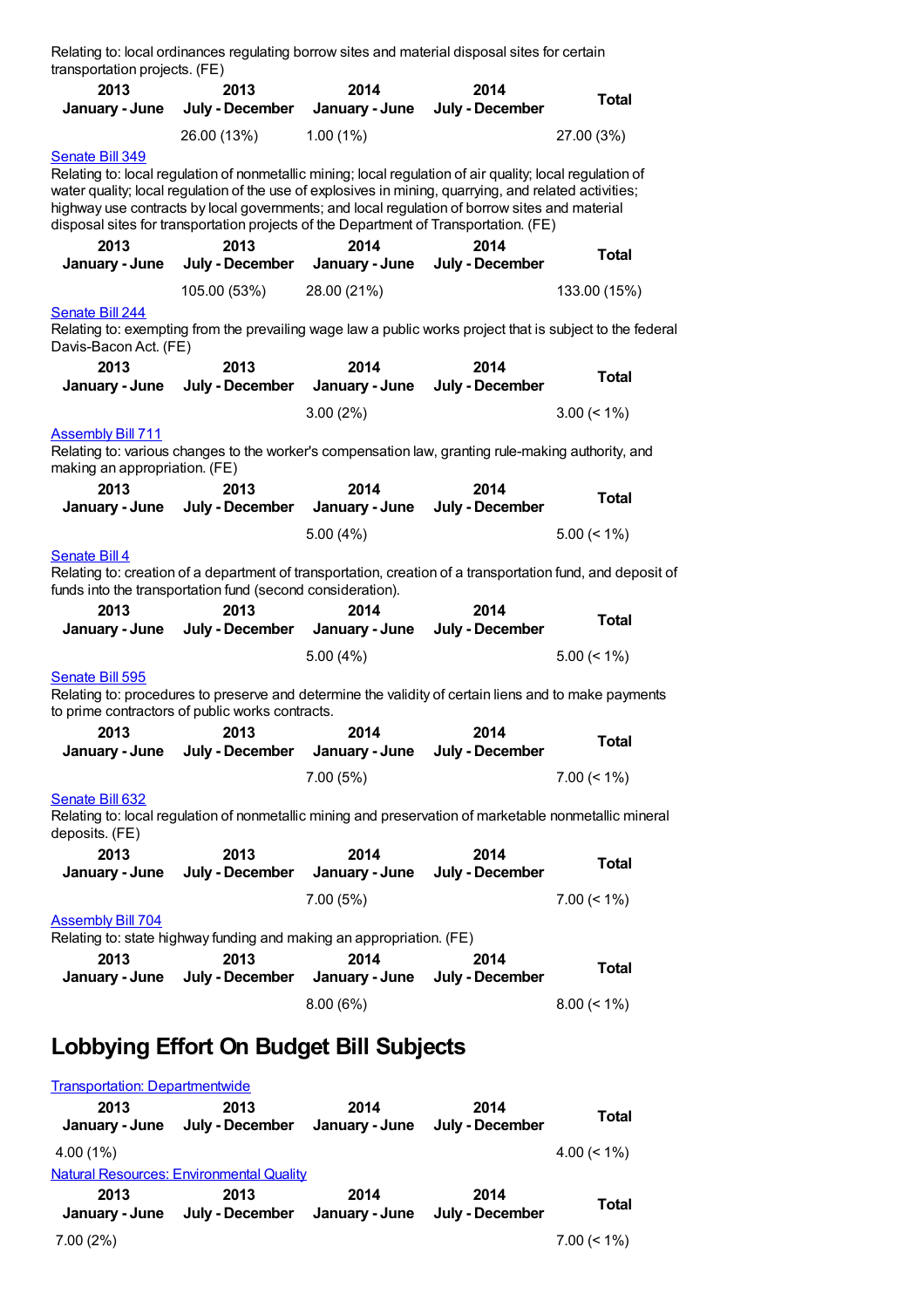| <b>Transportation: State Highway Program</b>                   |                 |                                                                                                         |                 |                 |
|----------------------------------------------------------------|-----------------|---------------------------------------------------------------------------------------------------------|-----------------|-----------------|
| 2013                                                           | 2013            | 2014                                                                                                    | 2014            | Total           |
| January - June                                                 | July - December | January - June                                                                                          | July - December |                 |
|                                                                |                 |                                                                                                         | 9.00(5%)        | $9.00(1\%)$     |
|                                                                |                 |                                                                                                         |                 |                 |
|                                                                |                 | Lobbying Effort On Administrtive Rulemaking Proceedings                                                 |                 |                 |
|                                                                |                 |                                                                                                         |                 |                 |
| Department of Transportation (Trans)                           |                 |                                                                                                         |                 |                 |
| overweight vehicles or loads.                                  |                 | Revise Chapters Trans 254 and 255, relating to single trip and multiple trip permits for oversize or    |                 |                 |
| 2013                                                           | 2013            | 2014                                                                                                    | 2014            |                 |
| January - June                                                 | July - December | January - June                                                                                          | July - December | Total           |
|                                                                |                 |                                                                                                         |                 |                 |
|                                                                |                 | $1.00(1\%)$                                                                                             |                 | $1.00 \le 1\%$  |
|                                                                |                 | Lobbying Effort On Topics Not Yet Assigned A Bill Or Rule                                               |                 |                 |
|                                                                |                 |                                                                                                         |                 |                 |
| <b>Number</b>                                                  |                 |                                                                                                         |                 |                 |
| <b>Insurance Issues</b>                                        |                 |                                                                                                         |                 |                 |
| 2013                                                           | 2013            | 2014                                                                                                    | 2014            |                 |
| January - June                                                 | July - December | January - June                                                                                          | July - December | <b>Total</b>    |
|                                                                |                 |                                                                                                         |                 |                 |
| 3.64(1%)                                                       |                 |                                                                                                         |                 | $3.64 \le 1\%$  |
| through the Transportation Projects Commission Process         |                 | Development, drafting or introduction of a proposal relating to The Selection of Majors Projects        |                 |                 |
| 2013                                                           | 2013            | 2014                                                                                                    | 2014            |                 |
| January - June                                                 | July - December | January - June                                                                                          | July - December | <b>Total</b>    |
| 3.64(1%)                                                       |                 |                                                                                                         |                 | $3.64 \le 1\%)$ |
|                                                                |                 | Development, drafting or introduction of a proposal relating to Reform of Utility Location Law          |                 |                 |
| 2013                                                           | 2013            | 2014                                                                                                    | 2014            |                 |
| January - June                                                 | July - December | January - June                                                                                          | July - December | Total           |
| 3.64(1%)                                                       |                 |                                                                                                         |                 | $3.64 \le 1\%$  |
| <b>Constitutional Amendment to Protect Transportation Fund</b> |                 |                                                                                                         |                 |                 |
| 2013                                                           | 2013            | 2014                                                                                                    | 2014            |                 |
| January - June                                                 | July - December | January - June                                                                                          | July - December | <b>Total</b>    |
| 3.64(1%)                                                       |                 |                                                                                                         |                 | $3.64 \le 1\%$  |
|                                                                |                 | Development, drafting or introduction of a proposal relating to Regulation of the Use of Consultants on |                 |                 |
| <b>DOT Projects</b>                                            |                 |                                                                                                         |                 |                 |
| 2013                                                           | 2013            | 2014                                                                                                    | 2014            |                 |
| January - June                                                 | July - December | January - June                                                                                          | July - December | <b>Total</b>    |
| 10.93 (3%)                                                     |                 |                                                                                                         |                 | 10.93 (1%)      |
|                                                                |                 | Development, drafting or introduction of a proposal relating to Diesel Idling Legislation               |                 |                 |
| 2013                                                           | 2013            | 2014                                                                                                    | 2014            |                 |
| January - June                                                 | July - December | January - June                                                                                          | July - December | <b>Total</b>    |
| 14.57 (4%)                                                     |                 |                                                                                                         |                 | 14.57 (2%)      |
|                                                                |                 | Development, drafting or introduction of a proposal relating to Actions of the Commission on            |                 |                 |
| <b>Transportation Finance and Policy.</b>                      |                 |                                                                                                         |                 |                 |
| 2013                                                           | 2013            | 2014                                                                                                    | 2014            | <b>Total</b>    |
| January - June                                                 | July - December | January - June                                                                                          | July - December |                 |
| 14.57 (4%)                                                     |                 |                                                                                                         |                 | 14.57 (2%)      |
|                                                                |                 | Development, drafting or introduction of a proposal relating to Changes to Prevailing Wage Law.         |                 |                 |
| 2013                                                           | 2013            | 2014                                                                                                    | 2014            | <b>Total</b>    |
| January - June                                                 | July - December | January - June                                                                                          | July - December |                 |
| 29.14 (8%)                                                     |                 | 10.54 (8%)                                                                                              | 8.51(5%)        | 48.19 (6%)      |
|                                                                |                 | Biennial budget bill treatment of matter relating to Workforce Development                              |                 |                 |
| 2013                                                           | 2013            | 2014                                                                                                    | 2014            |                 |
| January - June                                                 | July - December | January - June                                                                                          | July - December | <b>Total</b>    |
| 36.43 (10%)                                                    |                 |                                                                                                         |                 | 36.43 (4%)      |
|                                                                |                 | Biennial budget bill treatment of matter relating to Transportation: Transportation Finance             |                 |                 |